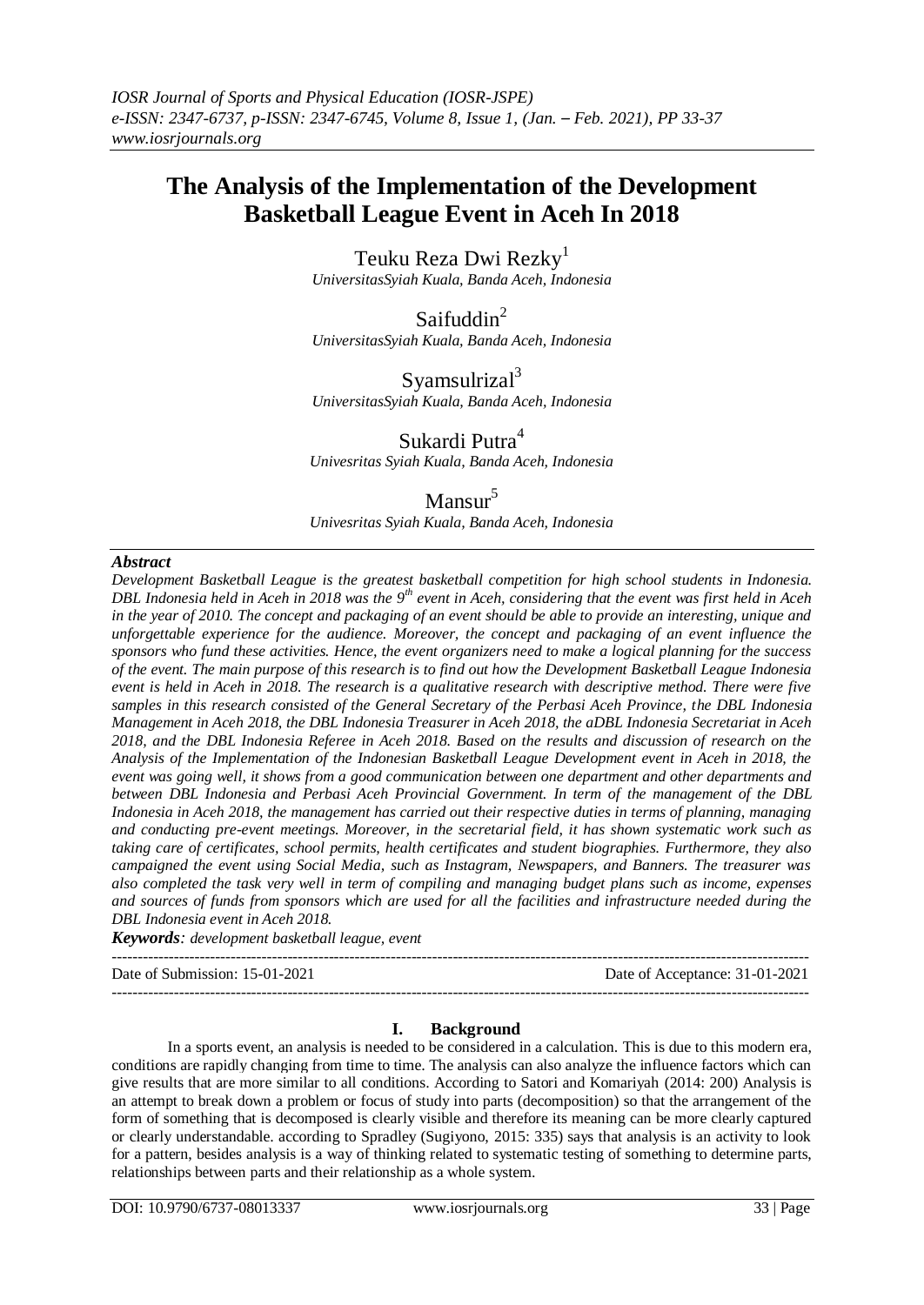Based on the above definitions, it can be concluded that one form of analysis is to summarize a large amount of raw data for further processing into interpretable information. All forms of analysis attempt to describe patterns consistently in the data so that the results can be studied and translated easily, concisely and meaningfully.

An implementation is required in a sports event. In a sporting event show the need for an implementation. Implementation is an action of a plan that has been prepared carefully and in detail, implementation is usually carried out after the planning is considered ready. In simple terms, implementation can mean execution. According to Westa (1985: 17) implementation is an activity or efforts to carry out all plans and policies that have been formulated and defined with all the complete needs, the necessary tools, the executor, the place of implementation, the start and how it should be implemented.

An event is a show that is planned with the aim of providing experience to the audience attending the event. The experience must be able to give a deep impression and be able to be stored in the audience's memory for a long time. So that the experience that will be presented at the event must be unique, able to attract audience involvement, be useful, and have a level of relevance to the audience itself. According to Any Noor (2013: 8), an event is an activity held to commemorate important things throughout human life, either individually or in groups that are bound by custom, culture, tradition, and religion which is held for specific purposes and involved the community environment and is held at a certain time. According to Noor (2009: 179), event management is an organization of an activity organized by a community or institution that is managed professionally, efficiently, and effectively from planning, implementation to completion of activities. In other words, an event is a program that will be carried out in a planned manner for a specific purpose. The variety of events depends very much on the idea that underlies the implementation of the event. Unlike spontaneous activities, events are carried out based on a pre-arranged plan.

One of the competitions that is handled professionally is the DBL Indonesia Development Basketball League (DBL) competition, previously known as the Deteksi Basketball League, which is the largest junior and senior high school basketball league competition in Indonesia. DBL Indonesia Aceh Series 2018 is the 9<sup>th</sup> event in Aceh, this event was held for the first time in Aceh in 2010 at the KONI Sports Center building, Aceh Province. Starting from 2015, DBL Indonesia Venue in Aceh moved to sports center building of Syiah Kuala University.

Through a long selection process, one of the basketball players from the PPLP Aceh High School who won in the year 2010, TeukuRahmat Iqbal, successfully passed the national level selection and had a chance to visit the United States. Not only in terms of skills, DBL Indonesia also applies one of the rules of the report card scores set by the Central Committee. The last semester report card scores for all subjects must be more than or equal to 50 ( $\geq$  50). The average score for the last semester report cards for the three main subjects (Indonesian, English, and mathematics) must be more than or equal to 65 (average  $\geq$  65). DBL 2018 participants were not allowed to wear tattoos, piercings, and so on.

Since then, the seeds of high school basketball athletes in Aceh have emerged. This event is held in all provinces in Indonesia every year. With the existence of such event, high school in Banda Aceh has held basketball extracurricular activities, with the aim of finding potential players and by itself will bring out potential talents in the basketball field. One of the ball sports materials taught in the subject of physical education, sports and health in schools, is basketball. This is actually one of the factors that influence students to recognize basketball, especially in extracurricular activities held at school.

To support the student athletes concept promoted by the Development Basketball League (DBL) competition between high schools, the organizers also made a special rule for participants, both for players and schools. Senior Manager Communication of DBL Indonesia (Rocky Maghbal) agrees that every player who participates in DBL is required to have a good report card, is promoted to next grade, if the students were not promoted to the next grade, then it can hinder a player's desire to participate in this prestigious basketball competition between high schools.

DBL applies a strict system to select the players who will participate every year. the school must attach some original data about the players who will compete during registration. after that the committee verifies the data, if there is fraud, DBL will give sanctions to the players or the school. DBL has prepared a ban on playing for players or schools, if cheating occurs, the school can be disqualified from participating in the Basketball League Development Event. The committee enforces this rule in order to support the concept of student athletes. At the same time, it also confirms that it is not just a theme or slogan used by DBL to attract attention, but it is actually implemented. The Development Basketball League event is now being held in 30 cities, 22 provinces throughout Indonesia, involving 1.5 million young people each year. More than 1,200 teams and more than 40 thousand people participated, involving more than 750 schools.

The idea of this research problem is based on the assumption that the concept and packaging of an event must be able to provide an interesting, unique, and unforgettable experience for the audience. In addition, the concept and packaging of the event greatly influence the interest of sponsors who fund these activities. So that the organizers need to make logical planning for the success of organizing the event.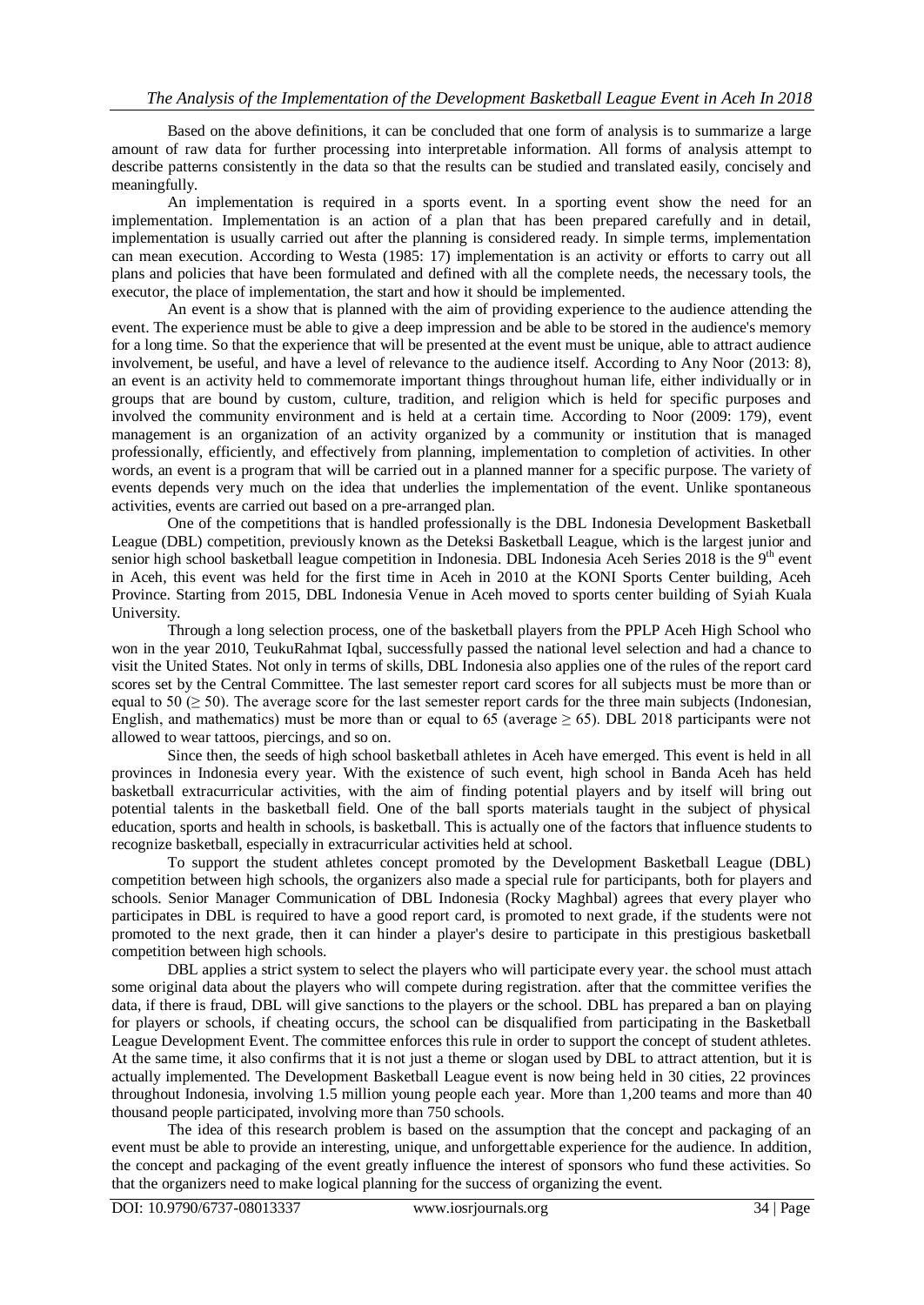### Based on the aforementioned descriptions, the author desires to conduct a study on "**The Analysis of The Implementation of The Development Basketball League Event in Aceh in 2018**".

#### **II. Research Procedure**

The approach utilizes in this research is a qualitative approach with a descriptive method. The population of the research is General Secretary of Perbasi Aceh Province, DBL Aceh referee, DBL Aceh Management, DBL Aceh Treasurer, DBL Aceh Secretary. To make this research more effective, the researchers used a purposive sampling technique on the grounds that the samples selected were based on people who could provide complete information as needed. This research was conducted at the Koni Aceh Office. The most important step in the research process is data collection. The data collection technique used in this research is the appropriate data collection technique, hence valid and reliable data are obtained.

#### **III. Results**

Based on the research results, it can be concluded that the implementation of Development Basketball League in Aceh in 2018 has been held very well in accordance with the author's interview with the interviewees. It can be seen from the general secretary of Perbasi Aceh province working together with the DBL Indonesia to organize and carry out the Development Basketball League event in Aceh, 2018. In term of management, DBL Indonesia Aceh in 2018 had carried out their respective duties in terms of planning, managing and conducting pre-event meetings. The planning required three to four months to process all kinds of permits, such as permits from city hall, Perbasi, police and permit to use the event place. Furthermore, in term of secretary, the secretary collected the data and files from the requirements set by DBL, such as a Certificate, School Permits, Health Certificate and Student's Biography. After the data was collected, the verification stage was carried out on the validity of the data, whether or not the school participants were allowed to participate in the competition. Then the files would be archived according to the category, so each school has 3 categories, namely, School Origin, Gender and type of competition. In order for the event to be known by the public, the DBL Indonesia Committee communicated the event using Social Media, such as Instagram, Newspapers, Banners that were placed in almost every school. In preparing the expenditure plan, the 2018 DBL Indonesia treasurer in Aceh uses the previous year's plan. For the income and expenditure of funds, the treasurer keeps a logbook for each required activity. Regarding the source of funds, it came from registration fees and ticket fees which were used for all the facilities and infrastructure needed during the DBL Indonesia event in Aceh in 2018 such as sports hall rental, referee honorarium, crew honorarium, prize money and including the cost of dispatching the best players and coaches selected by the committee participating in the training in Surabaya. Meanwhile, the sponsor only covered the cost of transportation and accommodation while in Surabaya. In terms of the assessment of DBL Indonesia referees in Aceh in 2018, for 9 years DBL Indonesia has collaborated with the administrators of the Perbasi Aceh province, many schools that initially did not have basketball teams, now have basketball teams. School that previously did not recognized for its basketball, with the DBL Indonesia event, the schools has been recognized by many people in the field of basketball. Since the existence of DBL Indonesia, there have been high school basketball athletes, especially in Aceh. For 9 years with the existence of the DBL Indonesia Event in Aceh, the number of Acehnese Basketball Athletes experienced significant participation in regional and national sports competition. As a basketball referee at the DBL Indonesia Event, hopes that DBL Indonesia will continue to hold its events in Aceh. Continue to improve in terms of motivating Acehnese Students so that they have the motivation to practice Basketball, improve individual abilities, teamwork and improve Academic knowledge in school. Expectations for DBL Participants, for those who have become champions or not, continue to increase the potential for basic individual techniques, teamwork. So that they can compete with Indonesian DBL participants in other Provinces and so that they can become National Basketball Players in Indonesia. For the administrators of Perbasi Aceh province, in the coming year, continue to increase its cooperation with DBL Indonesia. Hand in hand in advancing Aceh Student Athletes in the field of basketball until they succeed in becoming National Basketball Players and making Indonesia proud.

Based on the above research results, hence the event was in accordance with the according to the principles of the Development Basketball League Indonesia event in Aceh 2018, it is in line with Noor's opinion (2009: 43) that an interesting event must have characteristics in its implementation, namely having its own characteristics and tend to have differences, such as, 1) developing ideas so that the event is unique. Events with different colors will not be easily forgotten by the target audience. The uniqueness can come from the participants, the surrounding environment, and visitors of the event. 2) After attending the event, what remains in the minds of visitors is the experience they got from the event. For organizers, this is a challenge to change the form of service into something tangible so that the slightest form used in the event can change the perception of visitors. 3) Personal interaction is one of the important characteristics during the event. Visitors who come to an event also have a big role in the success of the event. In other words, an event is a program that will be carried out in a planned manner and purpose.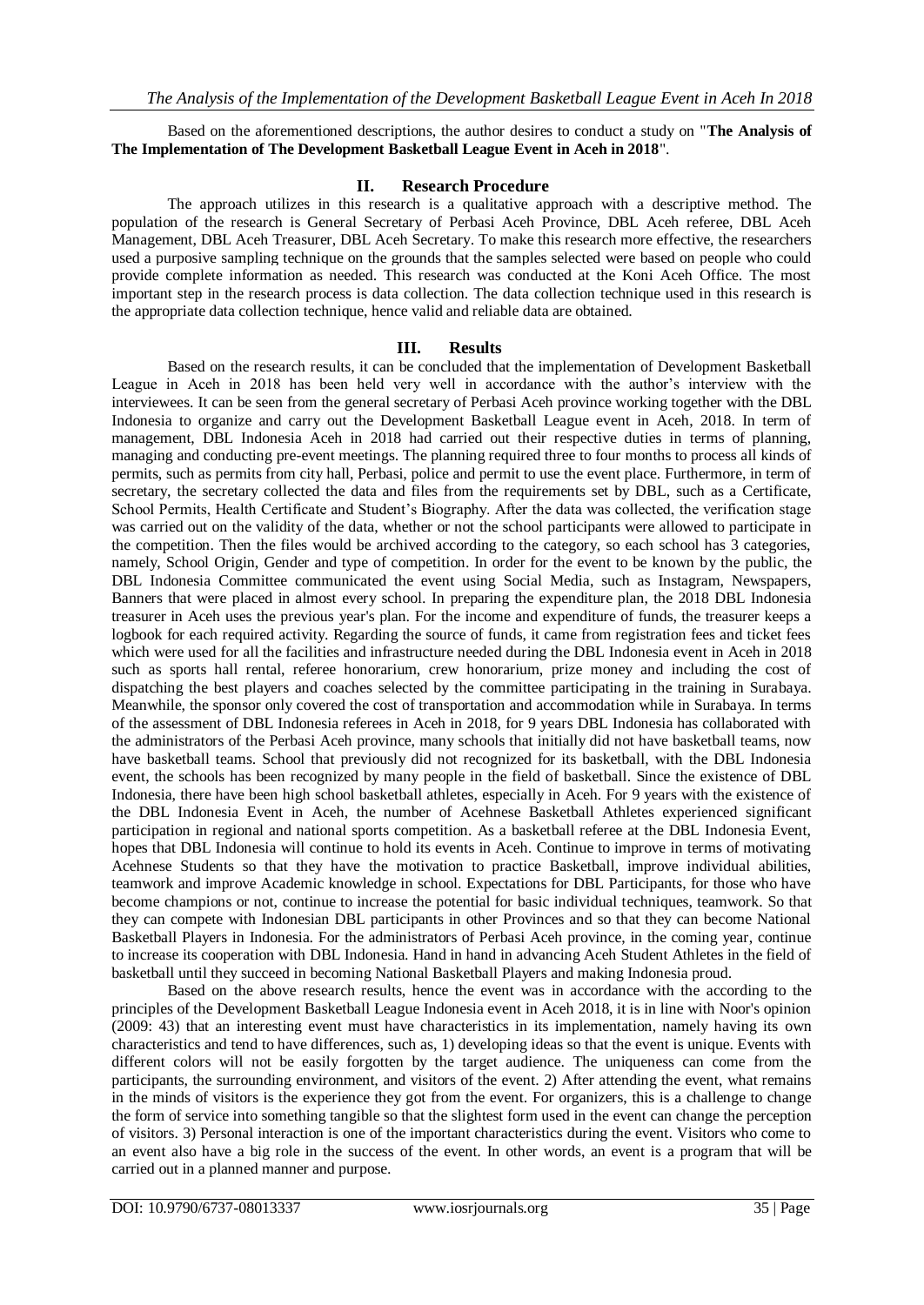## *The Analysis of the Implementation of the Development Basketball League Event in Aceh In 2018*

Based on Goldblatt (2002), A successful event has five important stages that must be considered, namely: research, design, planning, coordination, and evaluation. The explanation of event execution stages are as follows: 1) research, in conducting an event there are five questions (why, who, when, where, what) that can be used in deciding the execution of an event, namely: why should an event be held? who is the public of the event that will be held? when will the event be held? where will the event be held? and what will be displayed at the event? 2) Design, new ideas can help create activities that match the objectives of the event which can be done by brainstorming. Brainstorming focuses on the theme and concept of the event, how is its decoration and artistic, how the entertainment is presented, the communication strategies to be used, and etc. This feasibility study pays attention to the budget, human resources, and political conditions. 3) Planning, planning stage is the longest stage in event management process. If the research and design stages were conducted in a well manner, the planning stage can be conducted easily. However, However, if the research and design have not been carried out properly, it is very possible that there will be a mismatch at the planning stage and changes will be made in the main plan. The planning stage involves the use of three legal bases, namely time, place, and duration. By utilizing these three legal bases carefully, it will greatly affect the results of the event being held. 4) Coordination, coordination is the stage that is mostly carried out during implementation or execution in the previous stage, namely executing plans that have been carefully formed. At this stage the role of the event manager is very important where the event manager is faced with many choices that require decision-making to be performed professionally, so that it has a good impact on the results of the event being held. 5) Evaluation, evaluation is a stage where an assessment is conducted on an event starting from the start of the event until the event is finished. The assessment conducted during evaluation stage functions as a reference for another similar event in the future. Evaluation is an assessment process, namely a measurement of the effectiveness of the strategies used in achieving company goals. The data obtained from the evaluation results will be used as an analysis tool for other programs in the future. It aims to see the success of the event and see the strengths and weaknesses of the event.

#### **IV. Conclusion**

Based on the results of the research on the analysis of the execution of the Development Basketball League Indonesia event in Aceh in 2018 had been very well, either in the communication between the departments and between the DBL Indonesia with the Perbasi Aceh province. In term of management, DBL Indonesia in Aceh in 2018 management had carried out their respective duties in terms of planning, managing and conducting pre-event meetings. The secretarial department had also shown a good systematic work such as managing certificates, school permits, medical certificates and student biodata. Then communicated the event using Social Media, such as Instagram, Newspapers and Banners. In term of budgeting, the treasurer of the 2018 DBL Indonesia in Aceh utilized the previous year's budget plan. For the income and expenditure of funds, the treasurer kept a logbook for each required activity. Regarding the source of funds, it came from registration fees and ticket fees which were spent for all the facilities and infrastructure needed during the DBL Indonesia event in Aceh 2018. The referee as one of the parts needed by the Development Basketball League Indonesia event in Aceh in 2018 also agreed that since the existence of DBL Indonesia, high school basketball athletes, especially in Aceh, have increased in numbers. With the existence of the DBL Indonesia Event in Aceh for 9 years, the number of Acehnese basketball athletes experienced significant participation in basketball competition both in regional and national level.

#### **Bibliography**

- [1]. Ahmadi, nuril.2007. Permainan Bola Basket. Surakarta: Era intermedia.
- [2]. Any Noor. 2013. Manajemen Event. Bandung :Alfabeta
- [3]. Arikunto, Suharsimi. 2003. ProsedurPenelitianSuatuPraktek. Jakarta: RinekaCipta.
- [4]. Creswell, J.W. (2012). Research Design, Pendekatankualitatif, kuantitatif, dan mixed. Yogyakarta :PustakaPelajar. [5]. Goldblatt, Joe. 2002. Special Events. New York: John Wiley and Sons.
- [5]. Goldblatt, Joe. 2002. *Special Events*. New York: John Wiley and Sons.
- [6]. id.wikipedia.org. 2003. Sejarah Bola Basket Dunia
- [7]. id.wikipedia.org.2004. Sejarah Bola Basket NBA
- [8]. Komariah, Aan dan Satori, Djama'an. 2014. Metedologi Penelitian Kualitatif. Bandung: Alfabetha.
- [9]. Lumintuarso, Ria. 2013. Pengembangan model integrasi program olahraga di sekolahberbasis sport education model
- untukmeningkatkanpartisipasidankontribusipadaprestasiolahraga. Uny: FakultasIlmuKeolahragaan.
- [10]. MainBasket.com Sejarah DBL Indonesia
- [11]. Moleong, Lexy J. 2002. *MetodologiPenelitianKualitatif*. Jakarta: PT. RemajaRosdaKarya.
- [12]. MudjionodanDimyati.(2006) *BelajardanPembelajaran.*Jakarta: RinekaCipta.
- [13]. Nazir, Moh. 2005. *MetodelogiPenelitian,* Jakarta: Cet V. Ghalia Indonesia.
- [14]. Noor, Juliansyah. 2011. *MetodelogiPenelitian*. Edisi I. Cetakan1.Kencana : 2011.
- [15]. Notoatmodjo, Soekidjo. 2010. MetodologiPenelitianKesehatan. Jakarta: RinekaCipta
- [16]. PERBASI. 2004. *Bola Basket untuksemua*. Jakarta: Bidang III PB Perbasi.
- [17]. Sugiyono. (2012). MetodePenelitianPendidikan; PendekatanKuantitatif, Kualitatif, dan R&D, Bandung: Alfabeta.
- [18]. Sukardi.2003. MetodologiPenelitianPendidikanKompetensidanPrakteknya. Jakarta: BumiAksara. Sukardi.2006.
- PenelitianKualitatif-NaturalistikdalamPendidikan. Jakarta: Usaha Keluarga.
- [19]. Sukardi.2006. PenelitianKualitatif-NaturalistikdalamPendidikan. Jakarta: Usaha Keluarga.